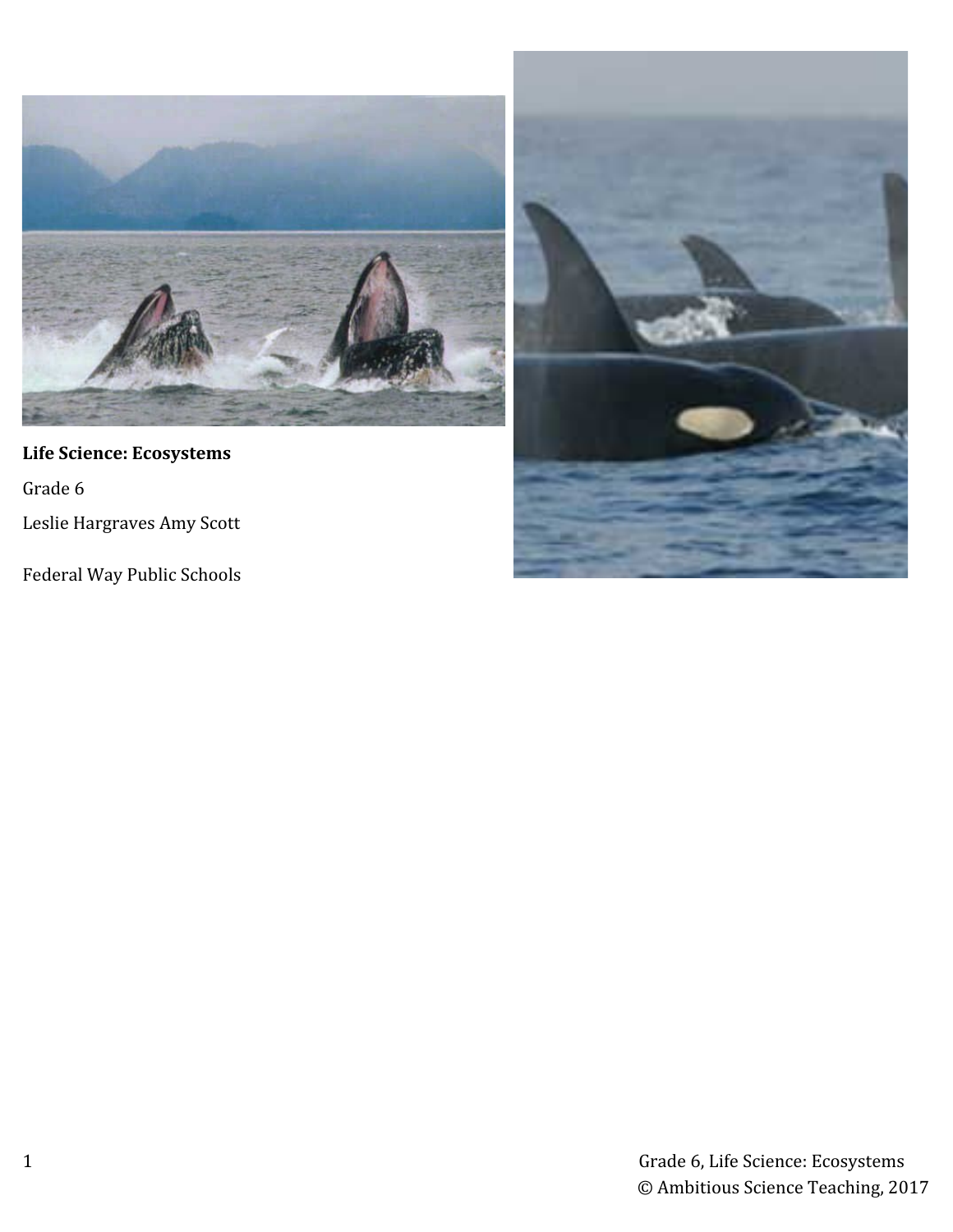### **Anchoring phenomenon**

 *Southern Resident orca populations have been declining rapidly over the last decade. <https://www.youtube.com/watch?v=iZ2Gl3OR7jk>*

### **Essential question about phenomenon/unit:**

*What is causing the Southern Resident Orcas to die?*

## **Gapless explanation:**

There are two different types of orcas in the Pacific Northwest. There is a large group of transient orcas that travels long distances to forage for food. There is a smaller population called the Southern Resident orcas that eat exclusively salmon and live exclusively off the Northwest coast of North America. J-32 was part of the Southern Resident populations, specifically the J-Pod. Humans contribute to pollution that is often accumulated on hard, impermeable (liquids can't go through) surfaces. These impermeable, or impervious surfaces, get rained on and the pollutants get washed down storm drains. Unlike sewer, the contents of the storm drains are neither filtered nor treated. This means that the pollutants in stormwater are emptied directly into Puget Sound or the Pacific Ocean. Toxins from the pollution get into sediment and into producers, the organisms at the bottom of the food chain. Going up the food chain, toxins build up more and more with each level. Secondary consumers have more toxins than primary, and tertiary have more toxins than secondary, etc. This phenomenon is called bioaccumulation. Chinook salmon, which are Southern Resident orcas' primary food source become contaminated with these toxins due to bioaccumulation, causing the salmon populations to decline greatly. When an animal is starving, its body first burns muscle, but after prolonged starvation it begins to burn fat stores. Toxins in orcas are primarily stored in blubber so as the blubber burns off, toxins begin to release into the rest of the body, resulting in poisoning of vital organs, and ultimately, death. Necropsy results reveal that at time of death, the orcas' bodies are highly toxic due to bioaccumulation and their blubber is very thinned due to starvation. Since the orca whales are secondary consumers and eat the salmon, which are primary consumers they are ingesting the toxins in large amounts. The result is that the whales are dying due to toxicity, but they are also dying due to starvation since their food source is also decreasing. With the death of the individual orcas, the overall population of the Southern Resident whales is decreasing.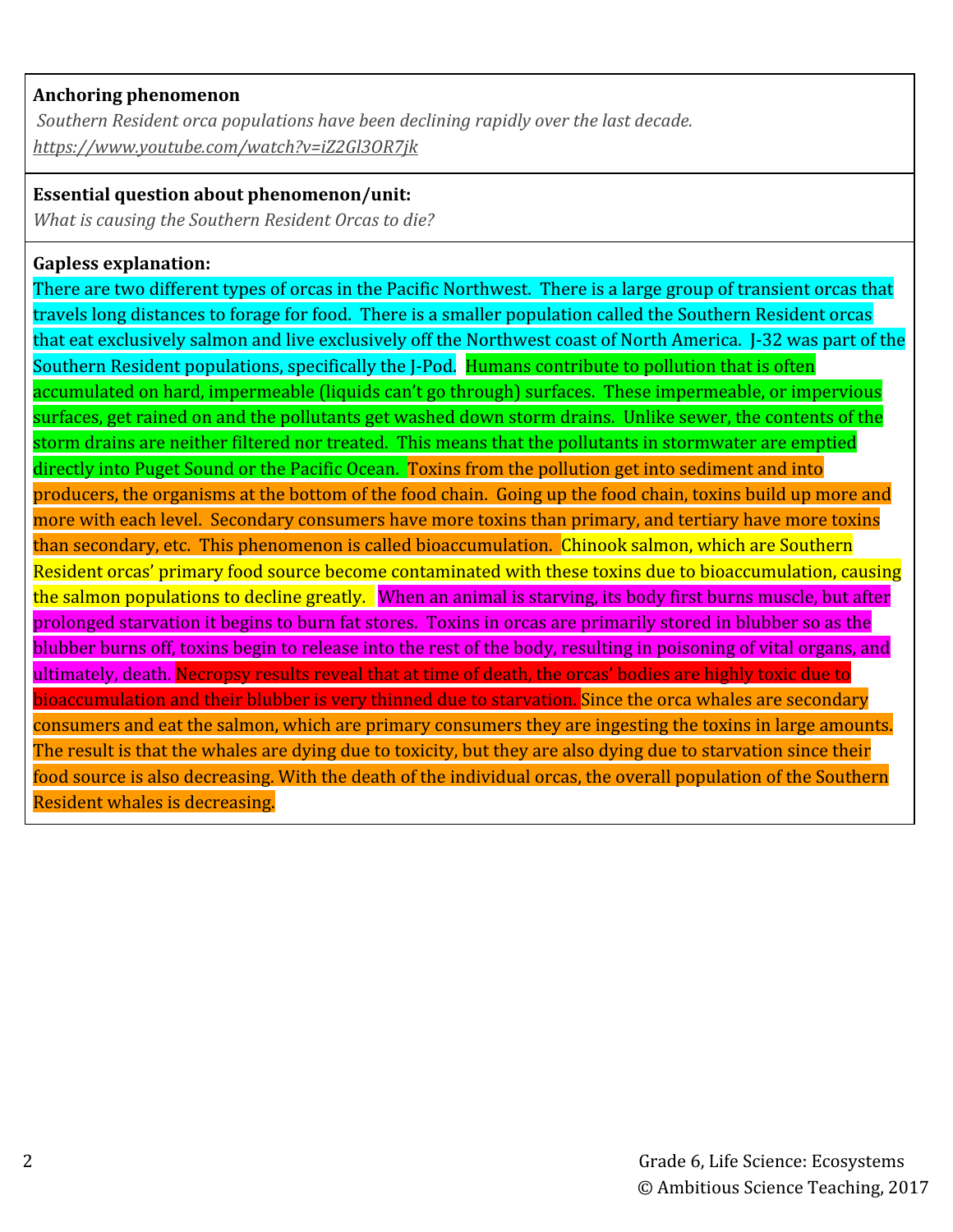# **NGSS** *Performance Expectations* **addressed in this unit:**

| <b>Standard</b> | PE                                                                                                                                                                             | <b>DCI</b>                                                                                          | <b>CCC</b>                            |
|-----------------|--------------------------------------------------------------------------------------------------------------------------------------------------------------------------------|-----------------------------------------------------------------------------------------------------|---------------------------------------|
| <b>MS LS2-1</b> | Analyze and interpret data to provide evidence for the<br>effects of resource availability on organisms and<br>populations of organisms in an ecosystem. (Activities 5 &<br>7) | LS2.A: Interdependent<br><b>Relationships in</b><br><b>Ecosystems</b>                               | <b>Cause and</b><br><b>Effect</b>     |
| <b>MS LS2-2</b> | Construct an explanation that predicts patterns of<br>interactions among organisms across multiple<br>ecosystems. (Activity 4)                                                 |                                                                                                     | <b>Patterns</b>                       |
| <b>MS LS2-3</b> | Develop a model to describe the cycling of matter and the<br>flow of energy among living and non-living parts of an<br>ecosystem. (Activities 2, 4, & 6)                       | <b>LS2.B Cycle of Matter</b><br>and Energy Transfer in<br><b>Ecosystems</b>                         | <b>Energy and</b><br><b>Matter</b>    |
| <b>MS LS2-4</b> | Construct an argument supported by empirical evidence<br>that changes to physical or biological components of an<br>ecosystem affect populations.                              | <b>LS2.C Ecosystem</b><br><b>Dynamics, Functioning</b><br>and Resilience                            | <b>Stability and</b><br><b>Change</b> |
| <b>MS LS2-5</b> | Evaluate competing design solutions for maintaining<br>biodiversity and ecosystem services. (Activity 3)                                                                       | LS2.C<br>LS4.D: Biodiversity<br>and Humans<br><b>ETS1.B Developing</b><br><b>Possible Solutions</b> |                                       |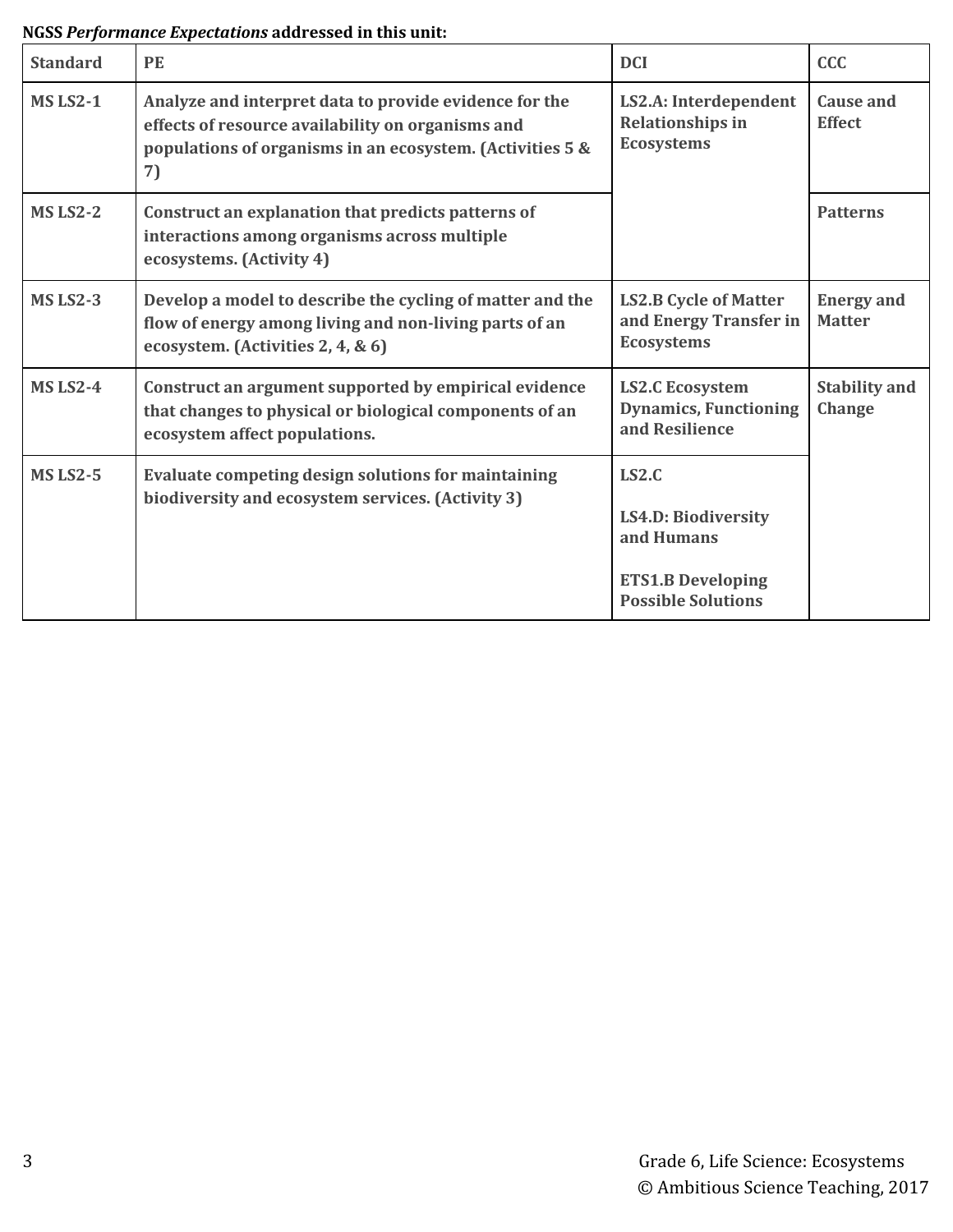| <b>Activity</b>                                                                                                                                             | <b>Learning Target</b>                                                                                                                                                        | <b>Evidence Students</b><br><b>Could Gain</b>                                                                                                                                                                                                                                                                             | <b>Connection to</b><br><b>Phenomena</b>                                                                                                                                                                                                                                                                                                                                    | <b>Materials Used</b>                                                                                                                                                                                                                                                                                                                                                                            |
|-------------------------------------------------------------------------------------------------------------------------------------------------------------|-------------------------------------------------------------------------------------------------------------------------------------------------------------------------------|---------------------------------------------------------------------------------------------------------------------------------------------------------------------------------------------------------------------------------------------------------------------------------------------------------------------------|-----------------------------------------------------------------------------------------------------------------------------------------------------------------------------------------------------------------------------------------------------------------------------------------------------------------------------------------------------------------------------|--------------------------------------------------------------------------------------------------------------------------------------------------------------------------------------------------------------------------------------------------------------------------------------------------------------------------------------------------------------------------------------------------|
| <b>Activity 1:</b><br><b>All About Southern</b><br><b>Resident orcas</b><br>(Used this for<br><b>Common Core</b><br><b>Writing Standard)</b>                | Students learn<br>more about<br>Southern<br>Resident Orcas,<br>and<br>contextualize the<br>phenomenon<br>more by doing a<br>small project on<br>individual<br>whales in J-Pod | Southern Resident<br>Orcas feed<br>primarily on<br>Salmon, Students<br>read that the<br>salmon population<br>has decreased.                                                                                                                                                                                               | J-32 was part of J-Pod,<br>which is part of the<br>Southern Resident<br>Orcas. Dependence on<br>salmon leads to<br>starvation when salmon<br>are gone.                                                                                                                                                                                                                      | Article on orca decline<br>problem and the<br>differences between<br>southern resident and<br>transient orcas:<br>students do individual<br>projects on individual<br>whales:<br><b>Meet the Whales</b>                                                                                                                                                                                          |
| <b>Activity 2:</b><br><b>Stormwater</b><br><b>Runoff: Drained</b><br><b>Video and Parking</b><br><b>Lot Demo</b><br>(SEP:Cause and<br>Effect) LS2-3 & LS2-4 | Students learn<br>about the<br>different types of<br>pollution that<br>makes its way<br>into the Puget<br>Sound via storm<br>drains.                                          | Students observe<br>"pollution" (food<br>coloring) getting<br>into the "storm<br>drain" (holes in<br>parking lot) and<br>going out into the<br>"Puget Sound"<br>(bottom pan) when<br>it "rains" (water<br>from spray bottle)<br>Observe in video<br>the toxicity of the<br>pollutants on<br>salmon young in<br>the video. | The toxins from the<br>pollution get into the<br>sediment and is<br>ingested through the<br>food web, eventually<br>making its way up via<br>bioaccumulation to the<br>Orcas. Pollution gets<br>into storm drains and<br>the water flows from<br>those storm drains into<br>rivers, lakes, and<br>eventually the Puget<br>Sound. Effects of toxins<br>on Orcas food source. | Parking Lot Demo:<br>Created a<br>demonstration using<br>2-liter bottles,<br>aluminum foil,<br>cardboard, tubing,<br>and aluminum pans,<br>to represent the direct<br>route from parking lot<br>to storm drain to<br>outfall at Puget Sound.<br>Food coloring<br>represents the<br>Pollution and a spray<br>bottle represents<br>rain<br>Drained Video: and<br>video guide<br>Possible resource: |
| <b>Activity 3:</b><br>Permeable<br>Concrete<br><b>Demo and Article</b><br>$(MSLS2-5)$<br>(SEP: Structure and                                                | Students learn<br>that the ground<br>naturally filters<br>water and that<br>there are<br>alternative ways                                                                     | Students realize<br>human actions are<br>what is causing this<br>high accumulation<br>of toxins in the<br>Puget Sound.                                                                                                                                                                                                    | Due to human choices<br>of how to pave our<br>roads, the pollution is<br>making its way into<br>storm drains and out to<br>the Puget Sound.                                                                                                                                                                                                                                 | (We adapted this<br>article for 6th grade<br>curriculum by making<br>it shorter)<br>Pavement samples<br>borrowed from WSU                                                                                                                                                                                                                                                                        |

# **Summary Table of ALL Activities in Unit**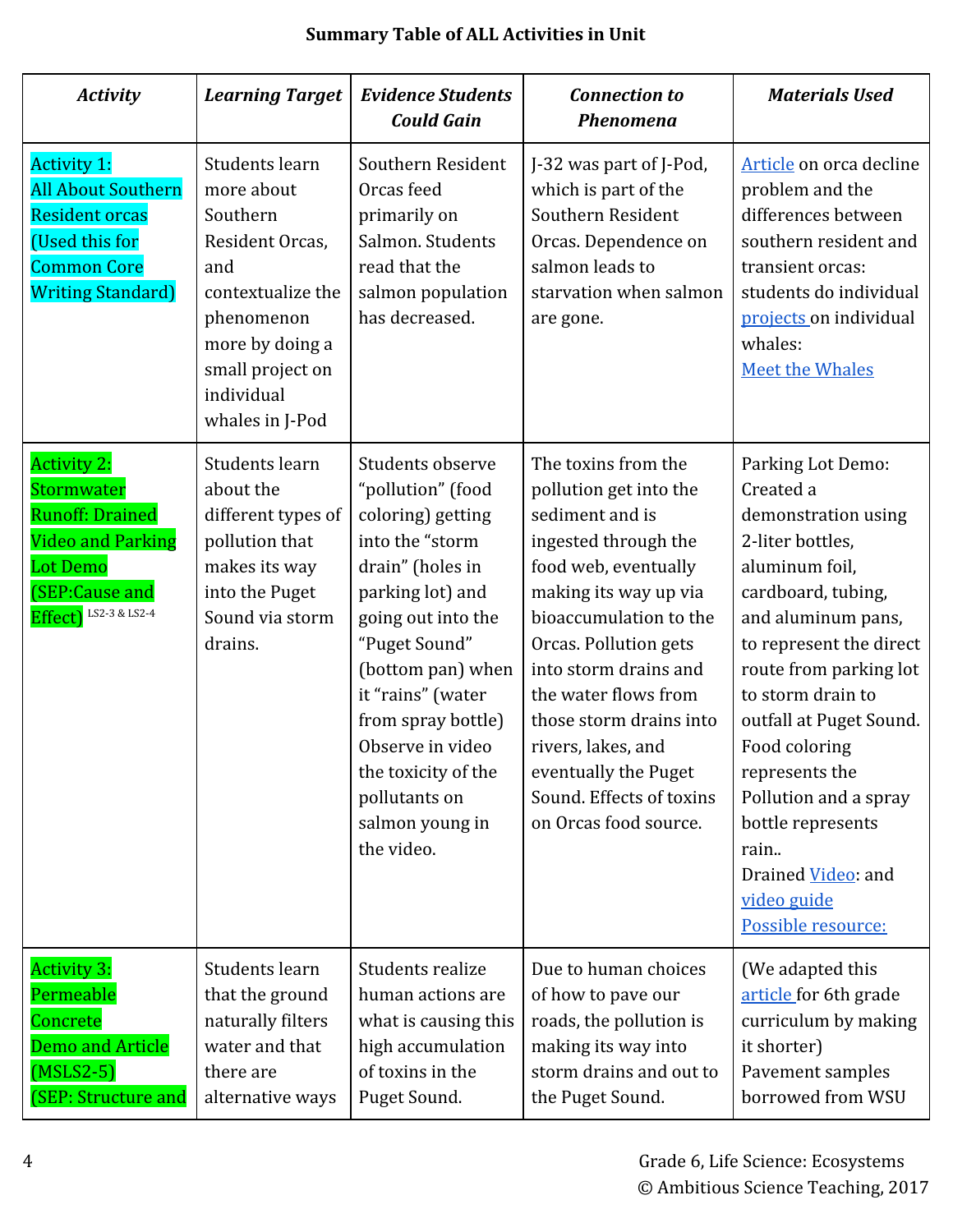| Function) <sup>LS2-5</sup>                                                                                                                                                          | to pave the road<br>that is more<br>environmentally<br>friendly.                                                                                              | Students observe<br>water filtration<br>through different<br>types of concrete.                                                                                                                                                                                                   |                                                                                                                                                                                                                                                                                                      | Puyallup extension.                                                                                                                                                                                                                                                                                                                   |
|-------------------------------------------------------------------------------------------------------------------------------------------------------------------------------------|---------------------------------------------------------------------------------------------------------------------------------------------------------------|-----------------------------------------------------------------------------------------------------------------------------------------------------------------------------------------------------------------------------------------------------------------------------------|------------------------------------------------------------------------------------------------------------------------------------------------------------------------------------------------------------------------------------------------------------------------------------------------------|---------------------------------------------------------------------------------------------------------------------------------------------------------------------------------------------------------------------------------------------------------------------------------------------------------------------------------------|
| <b>Activity 4:</b><br><b>Food Chain</b><br>Foldable, Owl Food<br><b>Web and Pellet</b><br><b>Dissection</b><br>(SEP: Flow of<br>Energy) <sup>LS2-2, LS2-3</sup>                     | Students learn<br>about Producers,<br>Consumers,<br>Decomposers,<br>and the flow of<br>energy through<br>an ecosystem.                                        | Students observe<br>how owls depend<br>on their prey for<br>sustenance to<br>survive. Students<br>observe the flow of<br>energy through an<br>ecosystem using<br>their foldable.<br>Students also<br>observe how<br>species are<br>interconnected,<br>because of the food<br>web. | The Predator Prey<br>relationship between<br>orcas and salmon is not<br>a closed system.<br>Populations in an<br>ecosystem affect many<br>other populations and<br>each organism plays a<br>critical role in the<br>ecosystem's function.                                                            | <b>Food Chain Foldable</b><br>(Energy from Sun,<br>Producers,<br>Decomposers,<br><b>Primary Consumers,</b><br>Secondary<br><b>Consumers, Tertiary</b><br>Consumers.)<br><b>Owl Food Chain with</b><br><b>Owl Pellet Dissection</b><br>Procedure:<br>(Owl pellet dissection<br>kits can be purchased<br>from various online<br>stores) |
| <b>Activity 5: Limiting</b><br><b>Factors Video and</b><br><b>Carrying Capacity</b><br>Article<br><b>(SEP: Systems and</b><br><b>System Models /</b><br>Patterns)a <sup>LS2-1</sup> | Students learn<br>about how<br>limiting factors,<br>such as food, can<br>cause decreases<br>in population<br>due to<br>starvation.                            | Students interpret<br>data of lichen and<br>reindeer<br>population over<br>time which shows<br>that lack of food<br>causes starvation<br>and population<br>decline.                                                                                                               | As salmon population<br>declines, there is less<br>food to sustain the orca<br>population, thus<br>causing starvation.                                                                                                                                                                               | <b>Limiting Factors</b><br>YouTube Video:<br>Overshooting<br><b>Carrying Capacity</b><br><b>Activity:</b>                                                                                                                                                                                                                             |
| <b>Activity 6:</b><br><b>Bioaccumulation</b><br>simulation,<br>worksheet, and<br>video<br>(Stability and<br>Change) LS2-3                                                           | Students learn<br>how toxins move<br>through a food<br>web. Students<br>also learn that<br>bioaccumulation<br>increases with<br>increasing<br>trophic levels. | Students simulate<br>bioaccumulation<br>and see that<br>tertiary consumers<br>have more toxins<br>than primary<br>consumers.                                                                                                                                                      | Toxins from the<br>pollution get into<br>sediment and into<br>producers, the<br>organisms at the<br>bottom of the food<br>chain. Going up the<br>food chain, toxins build<br>up more and more with<br>each level. Secondary<br>consumers have more<br>toxins than primary,<br>and tertiary have more | Bioaccumulation<br><b>Simulation Cards</b><br>Bioaccumulation<br>Video<br>We use<br>Bioaccumulation<br>Worksheet and class<br>activity from Hazards<br>on the Homefront                                                                                                                                                               |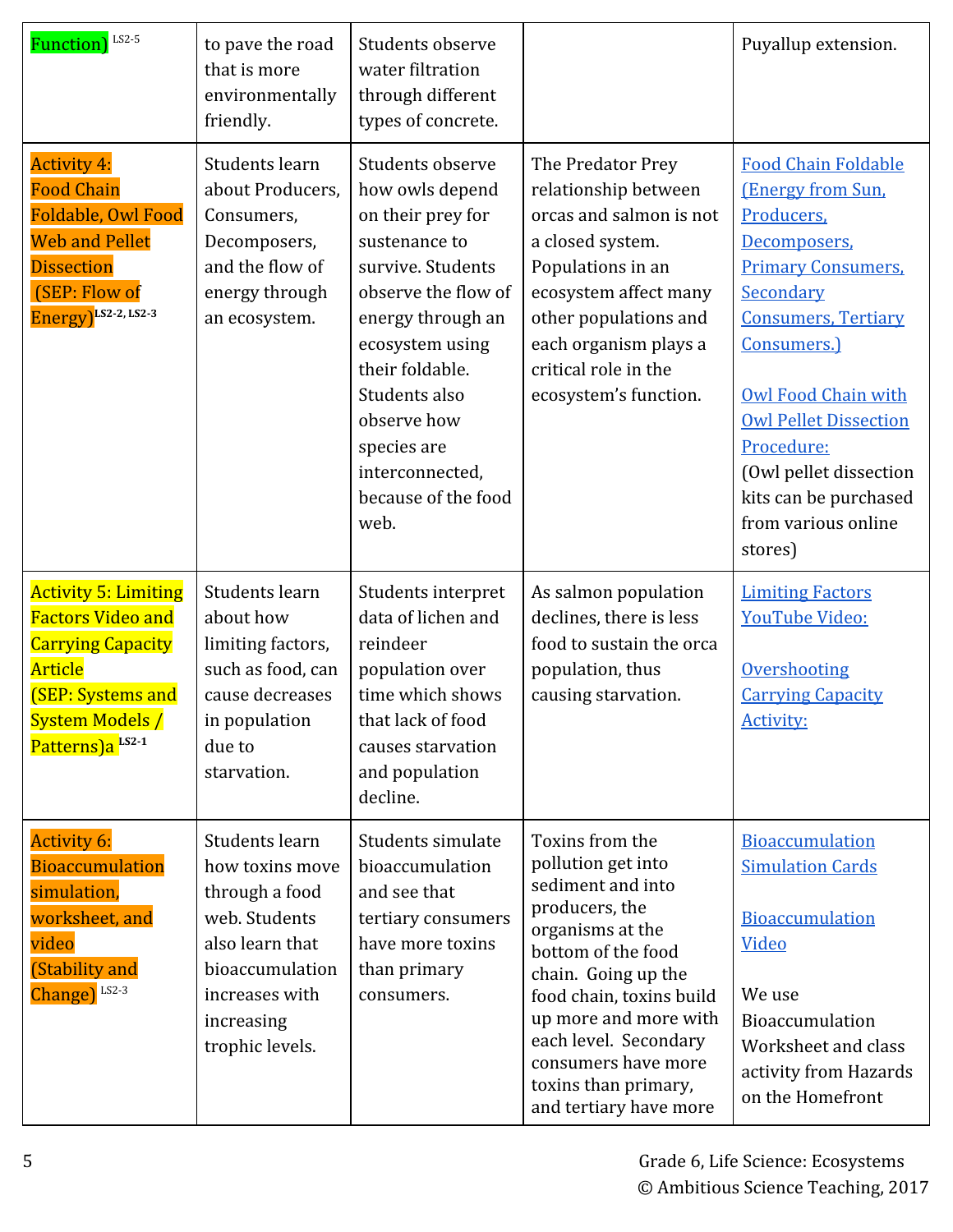|                                                                                                                                            |                                                                                                                                                                                                                                                                                                                        |                                                                                                                                                                                                                                                                                      | toxins than secondary,<br>etc. This phenomenon<br>is called<br>bioaccumulation.                                                                                                                                            | Curriculum (King<br><b>County Hazardous</b><br>Waste). Similar<br>activities in this free<br>resource:                                                                                                                                                                                                                                       |
|--------------------------------------------------------------------------------------------------------------------------------------------|------------------------------------------------------------------------------------------------------------------------------------------------------------------------------------------------------------------------------------------------------------------------------------------------------------------------|--------------------------------------------------------------------------------------------------------------------------------------------------------------------------------------------------------------------------------------------------------------------------------------|----------------------------------------------------------------------------------------------------------------------------------------------------------------------------------------------------------------------------|----------------------------------------------------------------------------------------------------------------------------------------------------------------------------------------------------------------------------------------------------------------------------------------------------------------------------------------------|
| <b>Activity 7:</b><br><b>Starvation Article,</b><br><b>Salmon Decline</b><br>Article, and<br>"House" clip<br>(Cause and Effect)<br>$LS2-1$ | Students learn<br>that after the<br>body no longer<br>has food to burn<br>for energy it<br>starts to burn<br>muscle mass<br>then starts to<br>burn fat.<br>Students also<br>learn that toxins<br>are stored in fat<br>cells and that<br>once the fat cells<br>are burned,<br>toxins are<br>released into the<br>system | Students see in<br>video due to lack of<br>food the body goes<br>into starvation<br>mode and fat is<br>burned. Fat soluble<br>toxins are released<br>into the body of the<br>young man which<br>is making him sick.<br>(This is a great<br>visual for how<br>toxins are<br>released) | Due to lack of food,<br>orcas are starving. First,<br>their bodies use muscle<br>mass, then start to burn<br>fat. The toxins from<br>bioaccumulation that<br>are stored in fat are<br>released throughout<br>their bodies. | House Clip (from<br>Season 1, Ep. 11 of TV<br>Show House M.D.,<br>available at<br>NBC.com/house):<br>Begin clip at 36:16,<br>end at 37:12<br>(WARNING: entire<br>episode is not suitable<br>for school viewing)<br><b>What Happens to</b><br><b>Your Body When You</b><br>are Starving:<br>Salmon Decline and<br>Orca Starvation<br>Article: |
| After The Unit<br><b>Assessment</b><br><b>Necropsy Report</b>                                                                              | Here are a few links to the necropsy reports to give to students after the unit if you want.<br>We adapted the articles below into one for 6th grade. Link #1 Link #2 Link #3                                                                                                                                          |                                                                                                                                                                                                                                                                                      |                                                                                                                                                                                                                            |                                                                                                                                                                                                                                                                                                                                              |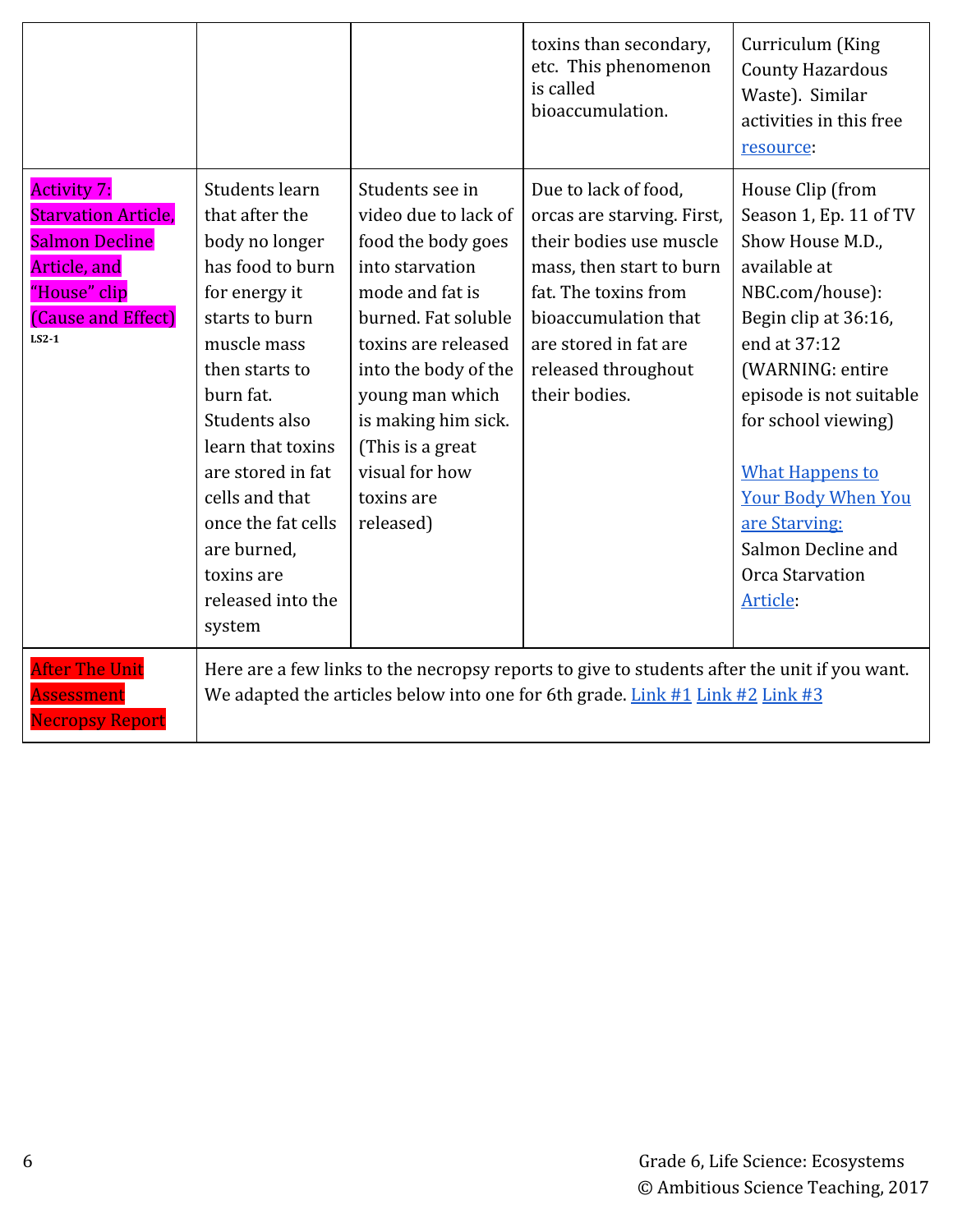### **Additional Documents**

- **● [Model Template Scaffold](https://docs.google.com/presentation/d/178QNvbzbWXicqaKQJ-v4xlj600JCyekzJYnPjZTYfHA/edit?usp=sharing)**
- **● [Additional final template](https://docs.google.com/presentation/d/1-1m8mGB4xEvUHeObTLkRK9PC6xFVVGjAr5kVlasedg4/edit?usp=sharing)**
- **● [3-column unit assessment](https://drive.google.com/file/d/1wiMrkS2tf9-GEEEvJYSF7LbnGj-SoFr_/view?usp=sharing)**
- **[Explanation checklist for model and assessment](https://drive.google.com/file/d/1QxIIgiL6Uz6-omzvSQENSpMrq59aHSYf/view?usp=sharing)**
- **● [3-column assessment rubric and student self reflection](https://drive.google.com/file/d/1GjpXiVpCM7tH-3bmUxVs3py7-xJO_Os4/view?usp=sharing)**

**Picture Collage/Links to student work examples (click on picture to see a larger version).**

45R **OWL PELLET EXIT TICKET** Period: 1 2 Date:  $3/10/17$ In the space below, draw a food web involving an owl and the prey you dissected EQ: What's the ide at least one producer and one decomposer. (You may include others types of prey as well.) Abiotic and Use arrows to show the flow of energy through the ecosystem. (2 pts)  $Q<sub>5</sub>$ Label the Consumers, Decomposers, and Producers in your food web. (2 pts) ELOSYStem: A community of here they are the the  $S_{\text{no}-1}$ (Chomp, Chomp, Chomp) Biotic: Living things of once was living make & paper Abiot.c: Northing, Never<br>Was living, Never will be  $|W|$ L Num) Exanples, Water, lemper ature, Lig Chencal composer  $[O_4, CO_2, N]$ strawberry Ò els, sand, dirt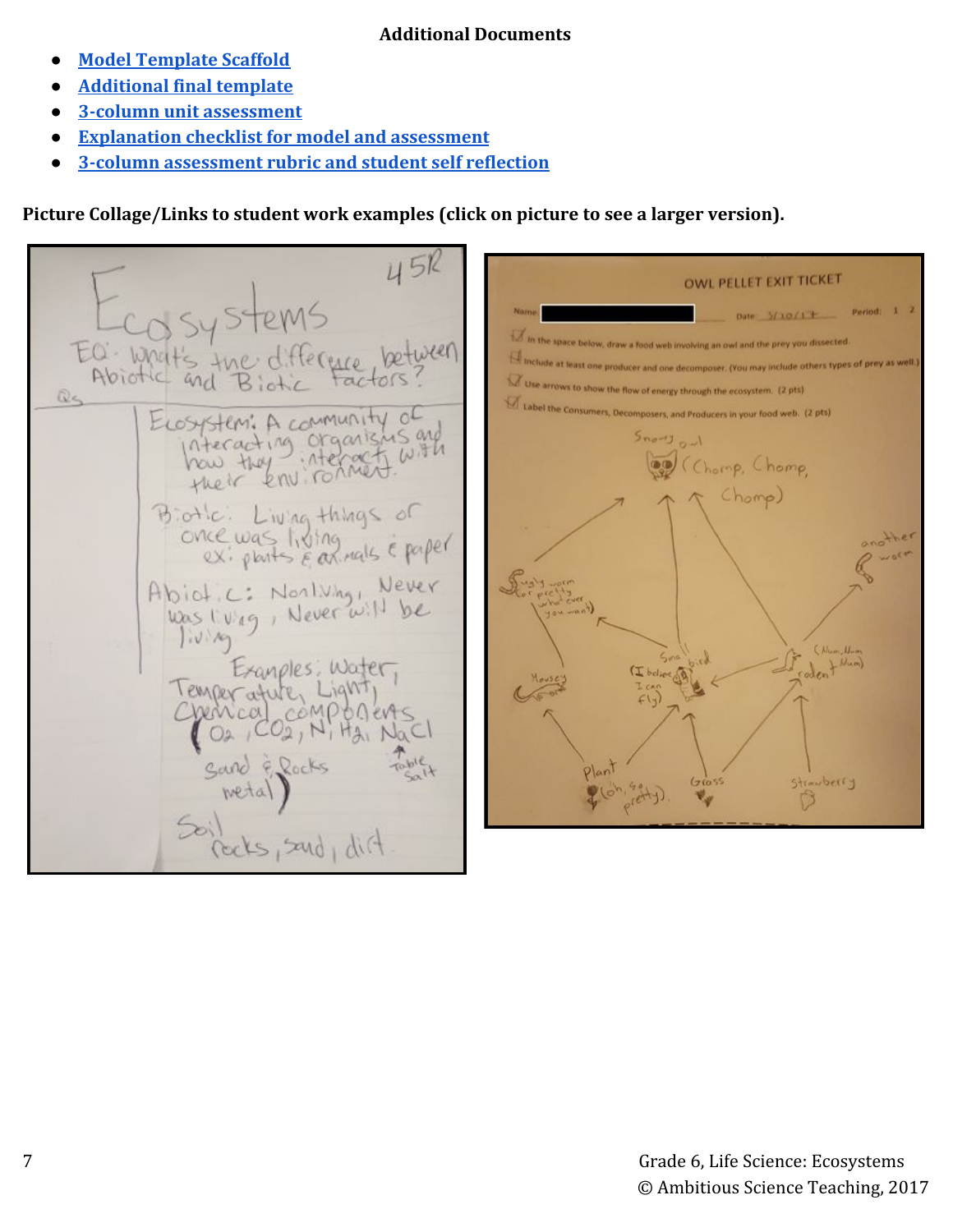## **Student Final Model #1**



## **Student Final Model #2**